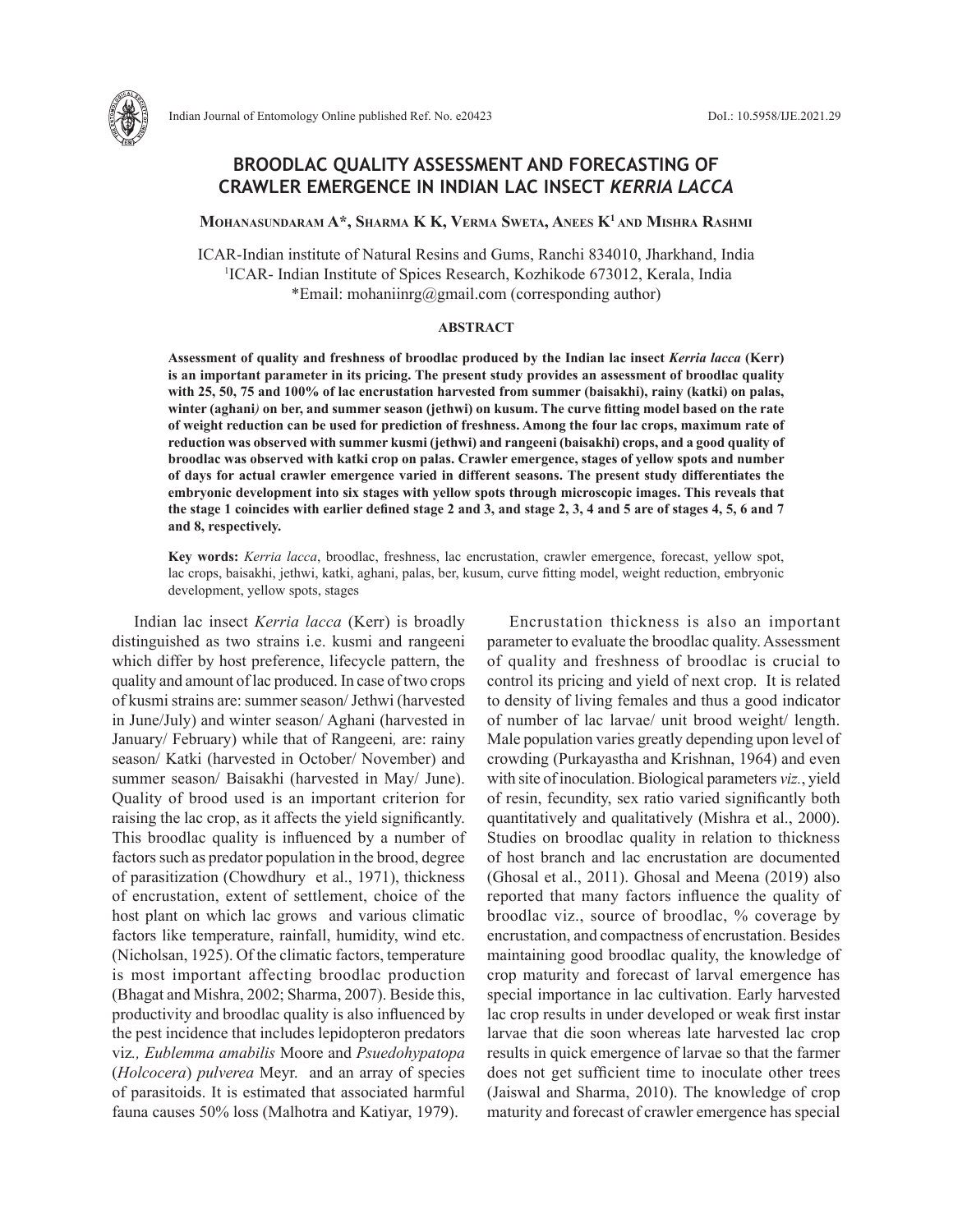importance in lac cultivation. Therefore, this study using different quality of broodlac for quality assessment and to devise an accurate method for forecasting of crawler emergence.

### **MATERIALS AND METHODS**

Study was undertaken using the both strains (rangeeni and kusmi), with different quality of broodlac depending on the degree of lac encrustation, from palas*,* ber and kusum viz., 25  $(T_1)$ , 50  $(T_2)$ , 75  $(T_3)$  and 100%  $(T_4)$  lac encrustation, harvested during baisakhi 2015-16 and 2016-17 (palas), katki 2015 and 2016 (palas), aghani 2015-16 and 2016-17 (ber) and jethwi, 2016 and 2017 (kusum) for two consecutive years. Equal quantities (1 kg) of broodlac were taken from the four categories of treatments in the Borosil glass beaker and covered with muslin cloth and kept for crawlers emergence. The broodlac was observed for weight reduction and quantity of crawler emergence on daily basis up to one month. Forecast study was conducted using both strains (rangeeni and kusmi) in different crop seasons (baisakhi, katki, aghani and jethwi) for two years, i.e. 2015-16 to 2016-17. Lac insect female cells were collected and grouped into six stages (Stage 0, 1, 2, 3, 4 and 5) based on appearance of yellow spot. Images of female cell with yellow spot appearance were taken and developing embryo in the mother cells was observed under microscope. Time lag relation (in days) between initiation and number of days for crawler emergence were analyzed statistically and different stages of yellow spot appearance were correlated with embryonic development and actual crawler emergence for improved and accurate forecasting. The study was conducted in the Genetics and Breeding Laboratory at ICAR-Indian Institute of Natural Resins and Gums, Namkum, Ranchi. Data of two years were pooled for statistical analysis using techniques of ANOVA (Panse and Sukhatme, 1967). Data of forecasting of crawler emergence was analyzed by one factor while the data of broodlac quality assessment study were analyzed by two factor ANOVA in complete randomized block design (CRBD) using OPStat Package. The significance among treatment means were judged by critical difference  $(CD, p=0.05)$ .

## **RESULTS AND DISCUSSION**

Broodlac quality study with different quality of broodlac viz., 25, 50, 75 and 100% lac encrustation harvested from baisakhi, katki on Palas, aghani on ber and jethwi on kusum revealed significant difference in crawler emergence. Maximum lac crawlers (1.69 and

0.49 g) emerged on  $4<sup>th</sup>$  day after harvesting (DAH) of broodlac in  $T_4$  (100 %), respectively followed by  $5<sup>th</sup>$  and  $6<sup>th</sup>$  DAH of broodlac in T<sub>3</sub> (75 %) and T<sub>3</sub> (50 %). Among the four treatments, maximum crawlers (2.84 g crawlers) emerged in  $T_4$  (100 %) followed by  $T_3$  (75 %),  $T_2$  (50 %)  $T_1$  (25 %). Crawler emergence started from 2<sup>nd</sup> DAH and continued up to 25<sup>th</sup> DAH of broodlac. Most of the crawlers emerged up to  $16<sup>th</sup>$ days after harvesting of broodlac. Crawler emergence varied from 0.48 to 1.69, 0.13 to 0.37 and 0.01 to 0.09 gram during 1 to 7, 8-16 and 17-25 days, respectively of kusum broodlac during jethwi crops. In Aghani crop, lac crawlers emerged significantly more (1.13 g) on 10<sup>th</sup> DAH of broodlac followed by 6<sup>th</sup> and 9<sup>th</sup> DAH of broodlac. Quality of broodlac was poor in baisakhi crop than other three lac crops based upon emergence of crawlers. Crawler emergence started from 3rd DAH of broodlac and maximum quantity of crawlers recorded up to 10<sup>th</sup> DAH of broodlac. Similarly, for katki crops crawler emergence started from 3rd DAH of broodlac and continued up to 26<sup>th</sup> DAH of broodlac. Crawler emergence varied from 0.01 to 0.57 g between 13 to  $26<sup>th</sup>$ DAH of broodlac. Maximum quantity of lac crawlers  $(1.12 \text{ g})$  were collected on  $11^{\text{th}}$  DAH of broodlac followed by  $12<sup>th</sup>$  (1.11 g) and  $10<sup>th</sup>$  (0.95 g) DAH of broodlac during katki crops. Quality of broodlac was good based upon more quantity emergence of crawlers (1.84 g) as recorded in katki crops (Table 1). Ghosal et al. (2011) found that diameter (thickness) of 85% of lac sticks of host were within the range 0.5-0.8 cm in case of kusum trees; lac sticks with diameter of 0.6 to 0.8 cm produced good quality broodlac and also found that thickness of broodlac encrustation was the most important factor for lac insect settlement. Ghosal and Meena (2019) observed that length of lac insect settlement was 73% and reduced significantly due to long hours of transportation and poor packaging, leading to poor broodlac quality.

To address the freshness assessment of the broodlac, the rate of weight reduction was taken as an index. Rate of reduction in weight in categories viz., 25, 50, 75 and 100% lac encrustation was calculated and observed that in kusum (2.72, 2.86, 3.44 and 3.59%/ day with R2 value of 0. 94, 0.96, 0.95 and 0.92, respectively); and in jethwi crops, ber (1.16, 1.29, 1.55 and 1.59 %/ day with R2 value of 0.95, 0.90, 0.95 and 0.86, respectively) during aghani crops*,* palas (2.42, 2.01, 1.63 and 2.03%/ day with  $R^2$  value of 0.88, 0.90, 0.84 and 0.92, respectively) during baisakhi crops and palas  $(1.31, 1.24, 2.08 \text{ and } 1.90\% / \text{ day with R}^2 \text{ value of } 0.87,$ 0.90, 0.82 and 0.75, respectively) during katki crops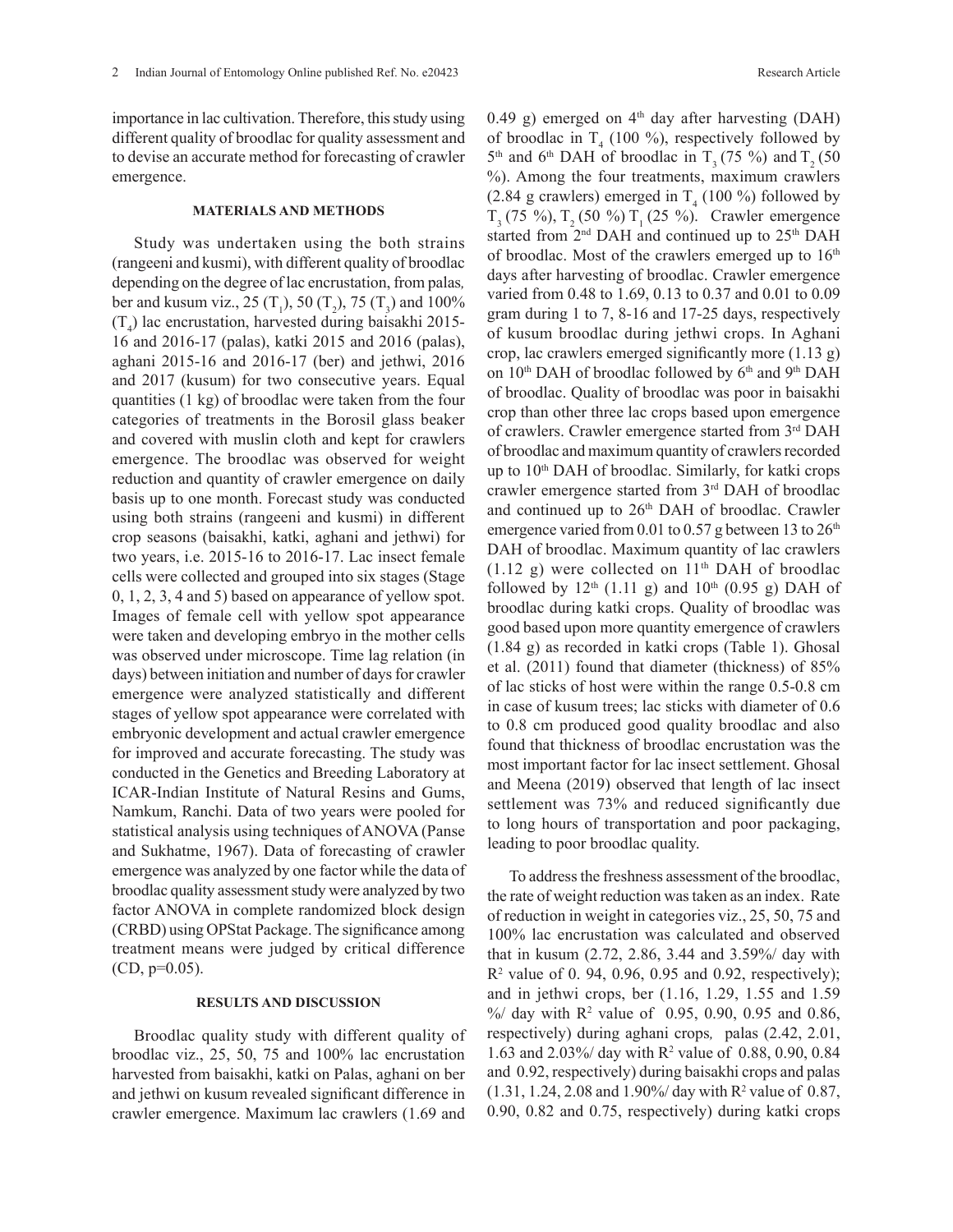|                                                                            |                                                                             |                                                               |                                                     |                                                                                                                                                                                                                                                                                                               |                                |                                      |                                 |                              |                                               | Quality of broodlac on different host plant |                                |                          |                                              |                                                                                                                                                                                                                                                                                                               |                                         |                            |                                                                              |                                                  |                                                 |                                             |
|----------------------------------------------------------------------------|-----------------------------------------------------------------------------|---------------------------------------------------------------|-----------------------------------------------------|---------------------------------------------------------------------------------------------------------------------------------------------------------------------------------------------------------------------------------------------------------------------------------------------------------------|--------------------------------|--------------------------------------|---------------------------------|------------------------------|-----------------------------------------------|---------------------------------------------|--------------------------------|--------------------------|----------------------------------------------|---------------------------------------------------------------------------------------------------------------------------------------------------------------------------------------------------------------------------------------------------------------------------------------------------------------|-----------------------------------------|----------------------------|------------------------------------------------------------------------------|--------------------------------------------------|-------------------------------------------------|---------------------------------------------|
| Days                                                                       |                                                                             | Kusum during Jethwi                                           |                                                     |                                                                                                                                                                                                                                                                                                               |                                |                                      | Ber during Aghani               |                              |                                               |                                             |                                | Palas during<br>Baisakhi |                                              |                                                                                                                                                                                                                                                                                                               |                                         |                            |                                                                              | Palas during Katki                               |                                                 |                                             |
|                                                                            | 25                                                                          | 50                                                            | 75                                                  | 100                                                                                                                                                                                                                                                                                                           | Mean                           | 25                                   | $\overline{50}$                 | 75                           | 100                                           | Mean                                        | 25                             | 50                       | 75                                           | 100                                                                                                                                                                                                                                                                                                           | Mean                                    | 25                         | $50\,$                                                                       | 75                                               | 100                                             | Mean                                        |
|                                                                            |                                                                             |                                                               |                                                     |                                                                                                                                                                                                                                                                                                               |                                | 0                                    | 0                               | 0                            |                                               |                                             | 0                              |                          | 0                                            | 0                                                                                                                                                                                                                                                                                                             | 0                                       | 0                          | ⊂                                                                            | 0                                                | 0                                               |                                             |
|                                                                            | 0.15                                                                        | 0.46                                                          | 0.76                                                | $\overline{143}$                                                                                                                                                                                                                                                                                              | 0.7                            |                                      |                                 |                              |                                               |                                             |                                |                          |                                              |                                                                                                                                                                                                                                                                                                               |                                         |                            |                                                                              |                                                  |                                                 |                                             |
|                                                                            |                                                                             |                                                               |                                                     |                                                                                                                                                                                                                                                                                                               |                                | 0.02                                 |                                 |                              |                                               |                                             |                                |                          |                                              |                                                                                                                                                                                                                                                                                                               |                                         | 0.55                       | 0.86                                                                         |                                                  | 1.26                                            | 0.92                                        |
|                                                                            |                                                                             |                                                               |                                                     |                                                                                                                                                                                                                                                                                                               |                                | 0.04                                 | $0.09$<br>$0.22$                | 0.34                         | $0.11$<br>$0.49$                              | $0.09$<br>$0.27$                            |                                |                          |                                              |                                                                                                                                                                                                                                                                                                               |                                         |                            |                                                                              |                                                  |                                                 |                                             |
|                                                                            | $\begin{array}{c} 6000000 \\ 0.000000 \\ 0.00000 \\ 0.00000 \\ \end{array}$ |                                                               |                                                     | $\begin{array}{c} 2.81 \\ 2.73 \\ 1.75 \\ 0.04 \\ 0.00 \\ 0.00 \\ 0.00 \\ 0.00 \\ 0.00 \\ 0.00 \\ 0.00 \\ 0.00 \\ 0.00 \\ 0.00 \\ 0.00 \\ 0.00 \\ 0.00 \\ 0.00 \\ 0.00 \\ 0.00 \\ 0.00 \\ 0.00 \\ 0.00 \\ 0.00 \\ 0.00 \\ 0.00 \\ 0.00 \\ 0.00 \\ 0.00 \\ 0.00 \\ 0.00 \\ 0.00 \\ 0.00 \\ 0.00 \\ 0.00 \\ 0.$ | 8118355339311<br>1103553000011 |                                      |                                 |                              |                                               |                                             | 0.05<br>0.05<br>0.000<br>0.000 | 0.07<br>0.0734<br>0.074  | 0.117<br>0.117<br>0.36<br>0.000              | 14023720                                                                                                                                                                                                                                                                                                      | $0.128$<br>$0.138$<br>$0.354$<br>$0.11$ | $\frac{0.28}{0.3}$         |                                                                              |                                                  |                                                 |                                             |
|                                                                            |                                                                             |                                                               |                                                     |                                                                                                                                                                                                                                                                                                               |                                |                                      |                                 |                              |                                               |                                             |                                |                          |                                              |                                                                                                                                                                                                                                                                                                               |                                         |                            | 0.42                                                                         | 0.71                                             | $1.11$<br>0.85                                  | 0.63                                        |
|                                                                            |                                                                             |                                                               |                                                     |                                                                                                                                                                                                                                                                                                               |                                | $0.57$<br>$0.58$<br>$0.63$<br>$0.61$ | 0.54<br>0.47<br>0.92<br>0.92    | 1.11<br>0.78<br>0.71<br>1.07 | $1.3$<br>$0.76$<br>$1.32$<br>$1.32$<br>$1.94$ | 0.88<br>0.64<br>0.86<br>0.13                |                                |                          |                                              |                                                                                                                                                                                                                                                                                                               |                                         |                            |                                                                              |                                                  |                                                 |                                             |
|                                                                            |                                                                             |                                                               |                                                     |                                                                                                                                                                                                                                                                                                               |                                |                                      |                                 |                              |                                               |                                             |                                |                          |                                              |                                                                                                                                                                                                                                                                                                               |                                         | 0.52                       | 0.58                                                                         | 0.93                                             | 1.45                                            | 0.87                                        |
|                                                                            |                                                                             |                                                               |                                                     |                                                                                                                                                                                                                                                                                                               |                                |                                      |                                 |                              |                                               |                                             |                                |                          |                                              |                                                                                                                                                                                                                                                                                                               |                                         |                            |                                                                              |                                                  |                                                 |                                             |
|                                                                            |                                                                             |                                                               |                                                     |                                                                                                                                                                                                                                                                                                               |                                |                                      |                                 |                              |                                               |                                             |                                |                          |                                              |                                                                                                                                                                                                                                                                                                               |                                         |                            |                                                                              |                                                  |                                                 |                                             |
|                                                                            |                                                                             |                                                               |                                                     |                                                                                                                                                                                                                                                                                                               |                                |                                      |                                 |                              |                                               |                                             |                                |                          |                                              |                                                                                                                                                                                                                                                                                                               |                                         | 53<br>0683545<br>000000    | 0<br>0<br>0<br>0<br>0<br>0<br>0<br>0<br>0<br>0<br>0<br>0<br>0<br>0<br>0<br>0 | $1.15$<br>$1.55$<br>$1.53$<br>$0.59$<br>$0.4$    | $1.63$<br>$1.61$<br>$1.107$<br>$1.05$<br>$0.59$ | 0.91<br>111<br>10.57<br>0.35                |
| ≌                                                                          |                                                                             |                                                               |                                                     |                                                                                                                                                                                                                                                                                                               |                                |                                      |                                 |                              |                                               |                                             |                                |                          |                                              |                                                                                                                                                                                                                                                                                                               |                                         |                            |                                                                              |                                                  |                                                 |                                             |
| $\Xi$                                                                      |                                                                             |                                                               |                                                     |                                                                                                                                                                                                                                                                                                               |                                |                                      |                                 |                              |                                               |                                             |                                |                          |                                              |                                                                                                                                                                                                                                                                                                               |                                         |                            |                                                                              |                                                  |                                                 |                                             |
|                                                                            |                                                                             |                                                               |                                                     |                                                                                                                                                                                                                                                                                                               |                                |                                      |                                 |                              |                                               |                                             |                                |                          |                                              |                                                                                                                                                                                                                                                                                                               |                                         |                            |                                                                              |                                                  |                                                 |                                             |
| 11927                                                                      |                                                                             |                                                               |                                                     |                                                                                                                                                                                                                                                                                                               |                                | 0.34<br>0.36<br>0.00<br>0.05         | $0.54$<br>0.016<br>0.03<br>0.08 | 89<br>2117<br>2010<br>2900   | 1.14<br>1.24<br>0.35<br>0.19                  | 0.67<br>0.18<br>0.10<br>0.00<br>0.00        | <b>98855555</b><br>000000000   |                          |                                              | $\begin{array}{c} 228 \\ 0.03 \\ 0.05 \\ 0.05 \\ 0.05 \\ 0.05 \\ 0.05 \\ 0.05 \\ 0.05 \\ 0.05 \\ 0.05 \\ 0.05 \\ 0.05 \\ 0.05 \\ 0.05 \\ 0.05 \\ 0.05 \\ 0.05 \\ 0.05 \\ 0.05 \\ 0.05 \\ 0.05 \\ 0.05 \\ 0.05 \\ 0.05 \\ 0.05 \\ 0.05 \\ 0.05 \\ 0.05 \\ 0.05 \\ 0.05 \\ 0.05 \\ 0.05 \\ 0.05 \\ 0.05 \\ 0.0$ |                                         |                            |                                                                              |                                                  |                                                 |                                             |
|                                                                            |                                                                             |                                                               |                                                     |                                                                                                                                                                                                                                                                                                               |                                |                                      |                                 |                              |                                               |                                             |                                |                          |                                              |                                                                                                                                                                                                                                                                                                               |                                         |                            |                                                                              |                                                  |                                                 |                                             |
|                                                                            |                                                                             |                                                               |                                                     |                                                                                                                                                                                                                                                                                                               |                                |                                      |                                 |                              |                                               |                                             |                                |                          |                                              |                                                                                                                                                                                                                                                                                                               | $\overline{0.0}$                        | 0.11                       | 0.17                                                                         | $\frac{0.37}{0.21}$                              | 0.38                                            | $0.27$<br>$0.2$                             |
|                                                                            |                                                                             |                                                               |                                                     |                                                                                                                                                                                                                                                                                                               |                                |                                      |                                 |                              |                                               |                                             |                                |                          |                                              |                                                                                                                                                                                                                                                                                                               |                                         | $\overline{0}$             |                                                                              |                                                  |                                                 |                                             |
|                                                                            | $\begin{array}{c}\n 125 \\  -0000 \\  0000 \\  \end{array}$                 | 50.000<br>0.000<br>0.0000                                     | 0.14<br>0.08<br>0.000<br>0.00                       |                                                                                                                                                                                                                                                                                                               |                                | 0.05                                 | 0.07                            | 0.08                         | 0.13                                          | 0.08                                        |                                |                          |                                              |                                                                                                                                                                                                                                                                                                               |                                         |                            |                                                                              |                                                  |                                                 |                                             |
| $\overline{c}$                                                             |                                                                             |                                                               |                                                     |                                                                                                                                                                                                                                                                                                               |                                |                                      |                                 |                              |                                               |                                             |                                |                          |                                              |                                                                                                                                                                                                                                                                                                               |                                         |                            |                                                                              |                                                  |                                                 |                                             |
|                                                                            |                                                                             |                                                               |                                                     |                                                                                                                                                                                                                                                                                                               | 9990<br>1480000<br>148000      | $\frac{0.01}{0.01}$                  | 0.01                            | $\circ\circ$                 | 0.04                                          |                                             |                                |                          |                                              |                                                                                                                                                                                                                                                                                                               |                                         | $0.05$<br>$0.01$           | $233$<br>$0.33$                                                              | $0.12$<br>$0.07$<br>$0.06$                       | 0.17<br>0.07<br>0.05                            | $\begin{array}{c} 11 \\ 0.04 \end{array}$   |
|                                                                            |                                                                             |                                                               |                                                     |                                                                                                                                                                                                                                                                                                               |                                |                                      | $\circ$                         |                              |                                               |                                             |                                |                          |                                              |                                                                                                                                                                                                                                                                                                               |                                         |                            |                                                                              |                                                  |                                                 |                                             |
|                                                                            | $0.01\,$                                                                    | $\!\!\!\begin{array}{c} 0.01 \\ 0.01 \end{array}\!\!\!\!\!\!$ | $\begin{array}{c} 0.08 \\ 0.01 \\ 0.01 \end{array}$ | $\begin{array}{c} 0.12 \\ 0.05 \\ 0.01 \end{array}$                                                                                                                                                                                                                                                           | $0.06$<br>$0.02$<br>$0.01$     |                                      |                                 |                              |                                               |                                             |                                |                          |                                              |                                                                                                                                                                                                                                                                                                               |                                         |                            |                                                                              |                                                  |                                                 |                                             |
|                                                                            |                                                                             |                                                               |                                                     |                                                                                                                                                                                                                                                                                                               |                                |                                      |                                 |                              |                                               |                                             |                                |                          |                                              |                                                                                                                                                                                                                                                                                                               |                                         |                            |                                                                              |                                                  |                                                 |                                             |
|                                                                            | 0.01                                                                        |                                                               |                                                     |                                                                                                                                                                                                                                                                                                               |                                |                                      |                                 |                              |                                               |                                             |                                |                          |                                              |                                                                                                                                                                                                                                                                                                               |                                         |                            |                                                                              |                                                  |                                                 | $\begin{array}{c} 0.03 \\ 0.01 \end{array}$ |
|                                                                            |                                                                             |                                                               |                                                     |                                                                                                                                                                                                                                                                                                               |                                |                                      |                                 |                              |                                               |                                             |                                |                          |                                              |                                                                                                                                                                                                                                                                                                               |                                         | $0.01$<br>$0.22$<br>$0.09$ | $\begin{array}{c} 0.03 \\ 0.01 \\ 0.33 \end{array}$                          | $0.04$<br>$0.52$<br>$0.52$<br>$0.382$<br>$0.382$ | 3<br>0.07<br>0.0                                |                                             |
| Mean                                                                       | 0.14                                                                        | 0.26                                                          | 0.38                                                | 64.0                                                                                                                                                                                                                                                                                                          |                                | 0.22                                 | 0.28                            | 0.37                         | 0.58                                          |                                             | 0.04                           | 0.06                     |                                              | $\overline{C}$                                                                                                                                                                                                                                                                                                |                                         |                            |                                                                              |                                                  |                                                 |                                             |
|                                                                            |                                                                             |                                                               |                                                     |                                                                                                                                                                                                                                                                                                               |                                |                                      | $\mathbf{B}$                    | $A \times B$                 |                                               |                                             |                                |                          |                                              |                                                                                                                                                                                                                                                                                                               |                                         |                            |                                                                              |                                                  |                                                 |                                             |
| $\overline{C}$                                                             | 0.039                                                                       | 0.039                                                         | $\frac{\text{A} \times \text{B}}{0.185}$            |                                                                                                                                                                                                                                                                                                               |                                | 0.057                                | 0.121                           | 0.243                        |                                               |                                             | 0.011                          | 0.021                    | $0.08$<br>$A \times B$<br>$0.042$<br>$0.021$ |                                                                                                                                                                                                                                                                                                               |                                         |                            | 0.191                                                                        |                                                  |                                                 |                                             |
| SE(m)                                                                      | 0.02                                                                        | 0.047                                                         | 0.094                                               |                                                                                                                                                                                                                                                                                                               |                                | 0.02                                 | 0.043                           |                              |                                               |                                             | 0.005                          | 0.011                    |                                              |                                                                                                                                                                                                                                                                                                               |                                         | 0.046                      | 0.097                                                                        |                                                  |                                                 |                                             |
| *A-Quality of broodlac; *B -Days; *C- Quality of broodlac $(A) \times (B)$ |                                                                             |                                                               |                                                     |                                                                                                                                                                                                                                                                                                               |                                |                                      |                                 |                              |                                               |                                             |                                |                          |                                              |                                                                                                                                                                                                                                                                                                               |                                         |                            |                                                                              |                                                  |                                                 |                                             |

Table 1. Crawler emergence of different quality of broodlac in different season Table 1. Crawler emergence of different quality of broodlac in different season Broodlac quality assessment and forecasting of crawler emergence in Indian lac insect *Kerria lacca* 3 Mohanasundaram A et al.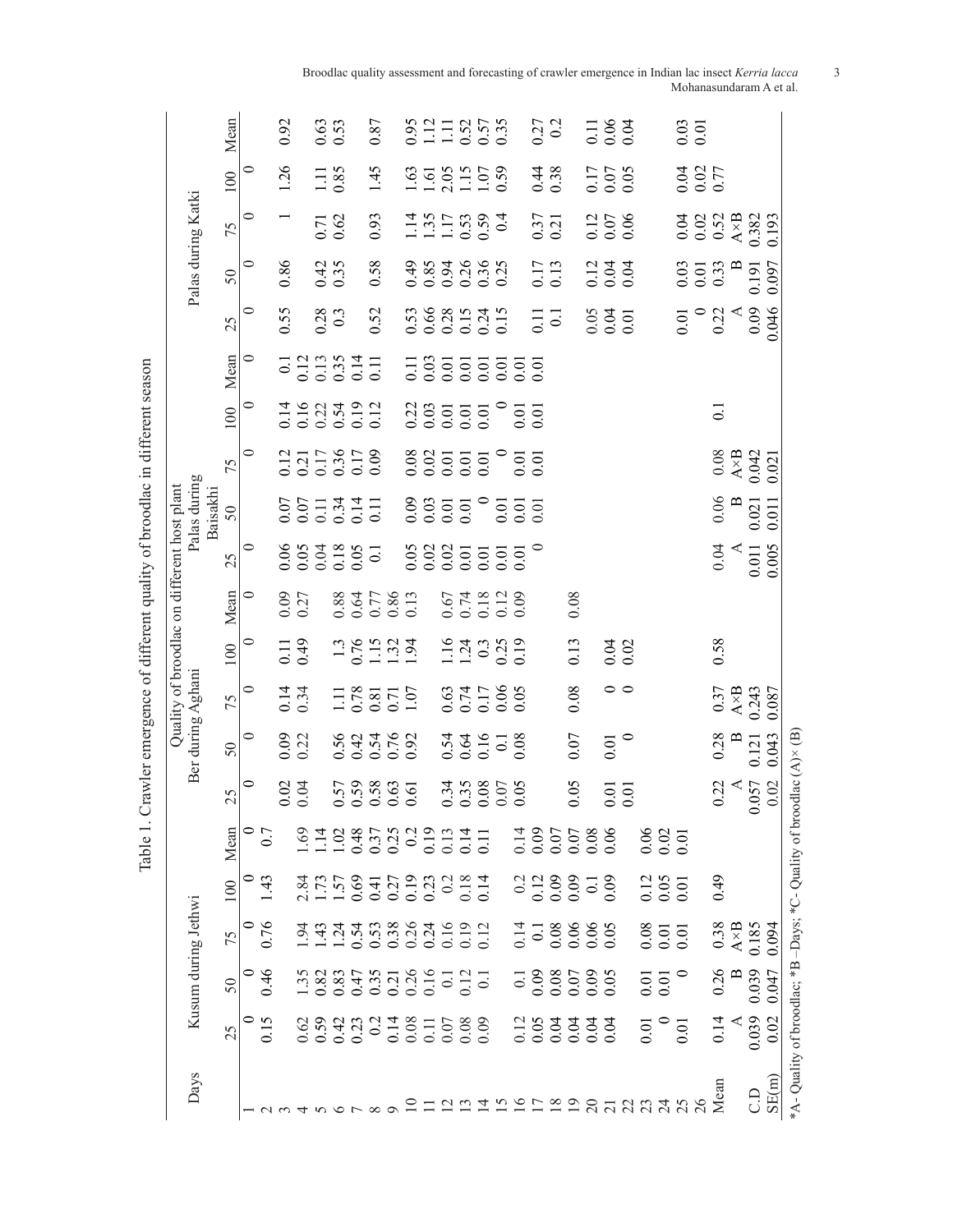(Figs. 1 to 4)*.* The study also revealed that the rate of reduction in broodlac weight became near constant after 11, 15, 10, 14 days during jethwi*,* aghani*,* baisakhi and katki crops, respectively. This curve fitting model based on the rate of weight reduction can be used for prediction of freshness of broodlac. Time lag relation (in days) between initiation of crawler emergence and different stages of yellow spots varied greatly. Number of days for actual crawler emergence also varied in different seasons. The number of days for actual crawler emergence was maximum during aghani season crop for stage  $0$  (18.80 $\pm$  2.62) as the crop maturity time (January/ February) falls during winter months. During katki season crop, the lowest number of days was observed for actual crawler emergence in different stages of











Fig. 3. Weight reduction vs quality of palas broodlac (baishaki crop)



(katki crop) Fig. 4. Weight reduction vs quality of palas broodlac





Table 2. Time lag correlation - stages of lac insect vs. no. of days taken before initiation of crawler emergence

| <b>Stages</b> |                  |                 | No. of days taken before initiation of |                  |
|---------------|------------------|-----------------|----------------------------------------|------------------|
|               |                  |                 | crawler emergence                      |                  |
|               | Baisakhi         | Katki           | Aghani                                 | Jethwi           |
| Stage 0       | $13.13 \pm 3.06$ | $9.33 \pm 1.60$ | $18.80 \pm 2.62$                       | $11.24 \pm 1.82$ |
| Stage 1       | $6.97 \pm 1.29$  | $7.14 \pm 1.08$ | $13.12 \pm 2.22$                       | $8.89 \pm 1.87$  |
| Stage 2       | $5.45 \pm 1.63$  | $6.33 \pm 1.56$ | $12.28 \pm 1.52$                       | $6.50 \pm 2.56$  |
| Stage 3       | $3.90 \pm 1.06$  | $4.53 \pm 0.99$ | $5.30 \pm 1.42$                        | $5.33 \pm 1.66$  |
| Stage 4       | $2.67 \pm 0.74$  | $2.84 \pm 0.88$ | $4.91 \pm 1.33$                        | $3.85 \pm 1.09$  |
| Stage 5       | $1.68 \pm 0.43$  | $1.39 \pm 0.40$ | $1.93 \pm 0.66$                        | $1.30 \pm 0.50$  |
| C.D.          | 0.82             | 0.547           | 0.806                                  | 0.892            |
| SE(m)         | 0.294            | 0.196           | 0.289                                  | 0.319            |